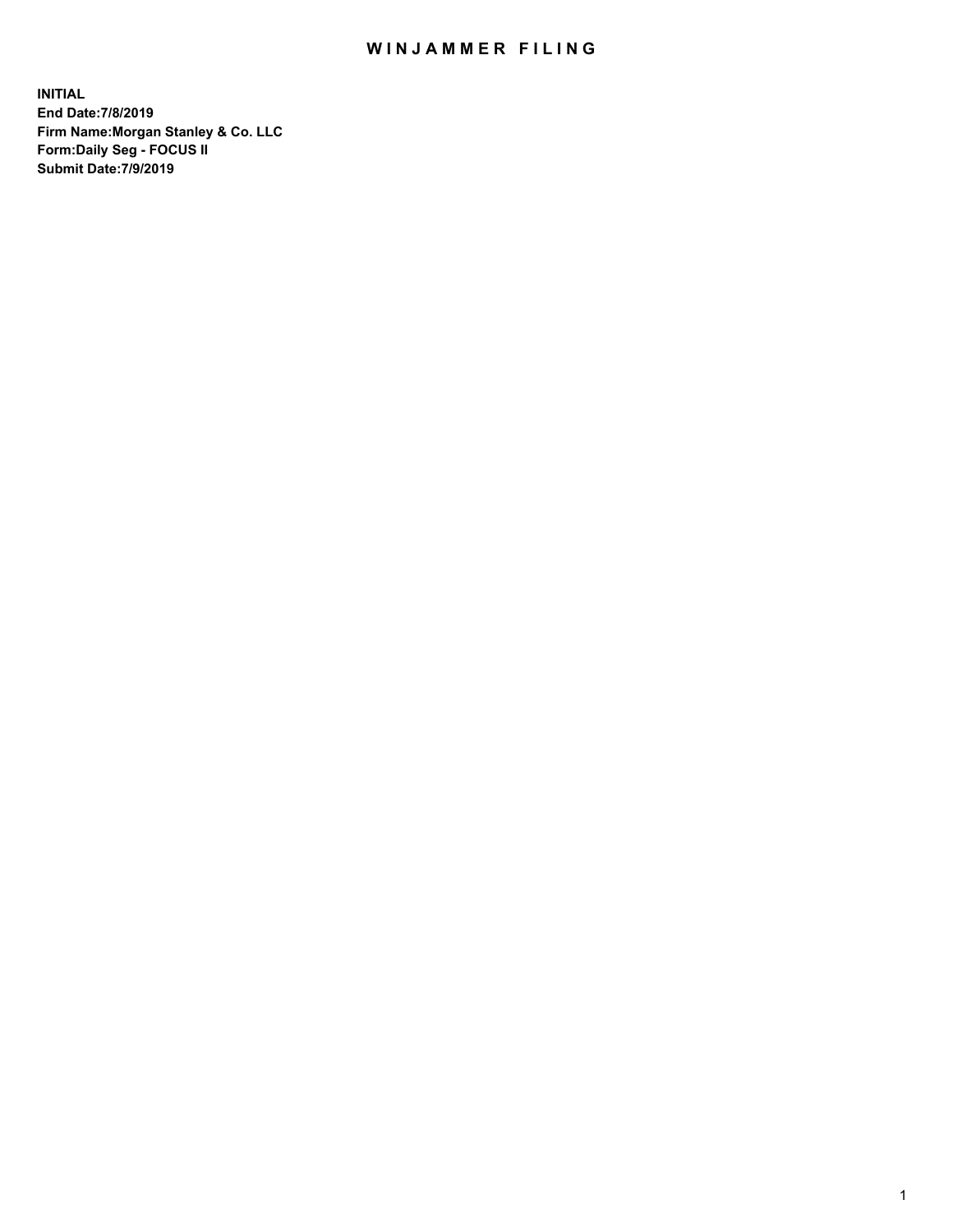**INITIAL End Date:7/8/2019 Firm Name:Morgan Stanley & Co. LLC Form:Daily Seg - FOCUS II Submit Date:7/9/2019 Daily Segregation - Cover Page**

| Name of Company                                                                                                                                                                                                                                                                                                                | Morgan Stanley & Co. LLC                                    |
|--------------------------------------------------------------------------------------------------------------------------------------------------------------------------------------------------------------------------------------------------------------------------------------------------------------------------------|-------------------------------------------------------------|
| <b>Contact Name</b>                                                                                                                                                                                                                                                                                                            | <b>Ikram Shah</b>                                           |
| <b>Contact Phone Number</b>                                                                                                                                                                                                                                                                                                    | 212-276-0963                                                |
| <b>Contact Email Address</b>                                                                                                                                                                                                                                                                                                   | Ikram.shah@morganstanley.com                                |
| FCM's Customer Segregated Funds Residual Interest Target (choose one):<br>a. Minimum dollar amount: ; or<br>b. Minimum percentage of customer segregated funds required:% ; or<br>c. Dollar amount range between: and; or<br>d. Percentage range of customer segregated funds required between:% and%.                         | 235,000,000<br><u>0</u><br>0 <sup>0</sup><br>00             |
| FCM's Customer Secured Amount Funds Residual Interest Target (choose one):<br>a. Minimum dollar amount: ; or<br>b. Minimum percentage of customer secured funds required:%; or<br>c. Dollar amount range between: and; or<br>d. Percentage range of customer secured funds required between:% and%.                            | 140,000,000<br><u>0</u><br>0 <sub>0</sub><br>0 <sub>0</sub> |
| FCM's Cleared Swaps Customer Collateral Residual Interest Target (choose one):<br>a. Minimum dollar amount: ; or<br>b. Minimum percentage of cleared swaps customer collateral required:% ; or<br>c. Dollar amount range between: and; or<br>d. Percentage range of cleared swaps customer collateral required between:% and%. | 92,000,000<br><u>0</u><br><u>00</u><br>00                   |

Attach supporting documents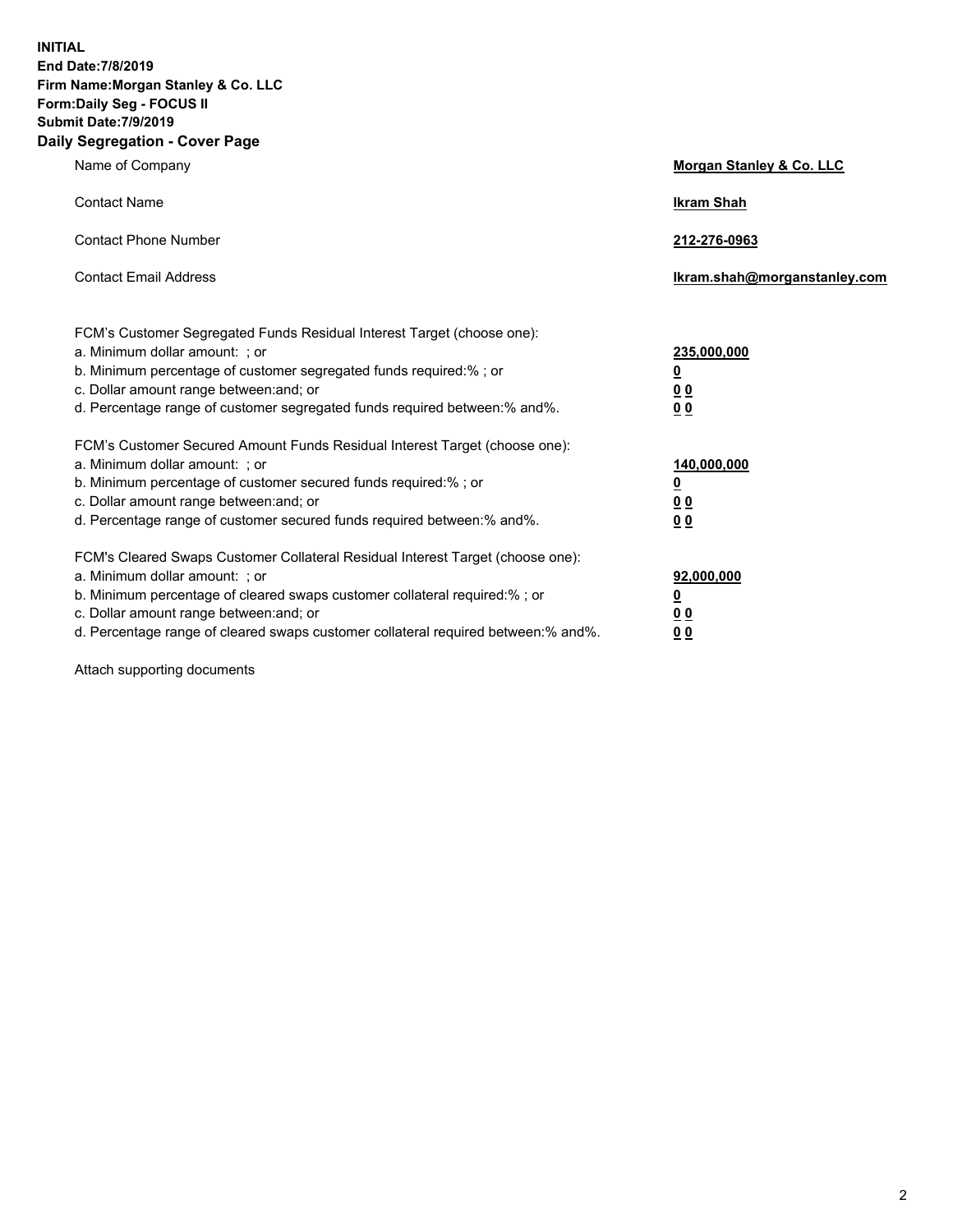| <b>INITIAL</b>       | End Date: 7/8/2019<br>Firm Name: Morgan Stanley & Co. LLC<br>Form: Daily Seg - FOCUS II<br><b>Submit Date: 7/9/2019</b><br><b>Daily Segregation - Secured Amounts</b>                                                                                         |                                                                                                                                                 |
|----------------------|---------------------------------------------------------------------------------------------------------------------------------------------------------------------------------------------------------------------------------------------------------------|-------------------------------------------------------------------------------------------------------------------------------------------------|
|                      | Foreign Futures and Foreign Options Secured Amounts<br>Amount required to be set aside pursuant to law, rule or regulation of a foreign                                                                                                                       | $0$ [7305]                                                                                                                                      |
| 1.                   | government or a rule of a self-regulatory organization authorized thereunder<br>Net ledger balance - Foreign Futures and Foreign Option Trading - All Customers<br>A. Cash<br>B. Securities (at market)                                                       | 2,716,830,004 [7315]<br>2,602,209,126 [7317]                                                                                                    |
| 2.<br>3.             | Net unrealized profit (loss) in open futures contracts traded on a foreign board of trade<br>Exchange traded options                                                                                                                                          | 178,842,757 [7325]                                                                                                                              |
| 4.                   | a. Market value of open option contracts purchased on a foreign board of trade<br>b. Market value of open contracts granted (sold) on a foreign board of trade                                                                                                | 13,437,839 [7335]<br>-9,324,286 [7337]                                                                                                          |
| 5.                   | Net equity (deficit) (add lines 1.2. and 3.)<br>Account liquidating to a deficit and account with a debit balances - gross amount<br>Less: amount offset by customer owned securities                                                                         | 5,501,995,440 [7345]<br>140,371,422 [7351]<br>-134,573,576 [7352] 5,797,846<br>[7354]                                                           |
| 6.                   | Amount required to be set aside as the secured amount - Net Liquidating Equity<br>Method (add lines 4 and 5)                                                                                                                                                  | 5,507,793,286 [7355]                                                                                                                            |
| 7.                   | Greater of amount required to be set aside pursuant to foreign jurisdiction (above) or line<br>6.                                                                                                                                                             | 5,507,793,286 [7360]                                                                                                                            |
| 1.                   | FUNDS DEPOSITED IN SEPARATE REGULATION 30.7 ACCOUNTS<br>Cash in banks<br>A. Banks located in the United States<br>B. Other banks qualified under Regulation 30.7                                                                                              | 289,900,785 [7500]<br>330,693,123 [7520] 620,593,908                                                                                            |
| 2.                   | Securities                                                                                                                                                                                                                                                    | $[7530]$                                                                                                                                        |
|                      | A. In safekeeping with banks located in the United States<br>B. In safekeeping with other banks qualified under Regulation 30.7                                                                                                                               | 837,251,041 [7540]<br>0 [7560] 837,251,041 [7570]                                                                                               |
| 3.                   | Equities with registered futures commission merchants<br>A. Cash<br><b>B.</b> Securities                                                                                                                                                                      | 5,581,205 [7580]<br>$0$ [7590]                                                                                                                  |
|                      | C. Unrealized gain (loss) on open futures contracts<br>D. Value of long option contracts<br>E. Value of short option contracts                                                                                                                                | 738,579 [7600]<br>$0$ [7610]<br>0 [7615] 6,319,784 [7620]                                                                                       |
| 4.                   | Amounts held by clearing organizations of foreign boards of trade<br>A. Cash<br><b>B.</b> Securities<br>C. Amount due to (from) clearing organization - daily variation<br>D. Value of long option contracts                                                  | $0$ [7640]<br>$0$ [7650]<br>$0$ [7660]<br>$0$ [7670]                                                                                            |
| 5.                   | E. Value of short option contracts<br>Amounts held by members of foreign boards of trade<br>A. Cash<br><b>B.</b> Securities<br>C. Unrealized gain (loss) on open futures contracts<br>D. Value of long option contracts<br>E. Value of short option contracts | 0 [7675] 0 [7680]<br>2,323,136,557 [7700]<br>1,764,958,085 [7710]<br>178,104,178 [7720]<br>13,437,839 [7730]<br>-9,324,286 [7735] 4,270,312,373 |
| 6.<br>7.<br>8.<br>9. | Amounts with other depositories designated by a foreign board of trade<br>Segregated funds on hand<br>Total funds in separate section 30.7 accounts<br>Excess (deficiency) Set Aside for Secured Amount (subtract line 7 Secured Statement                    | $[7740]$<br>$0$ [7760]<br>$0$ [7765]<br>5,734,477,106 [7770]<br>226,683,820 [7380]                                                              |
|                      | Page 1 from Line 8)                                                                                                                                                                                                                                           |                                                                                                                                                 |

- 10. Management Target Amount for Excess funds in separate section 30.7 accounts **140,000,000** [7780]
- 11. Excess (deficiency) funds in separate 30.7 accounts over (under) Management Target **86,683,820** [7785]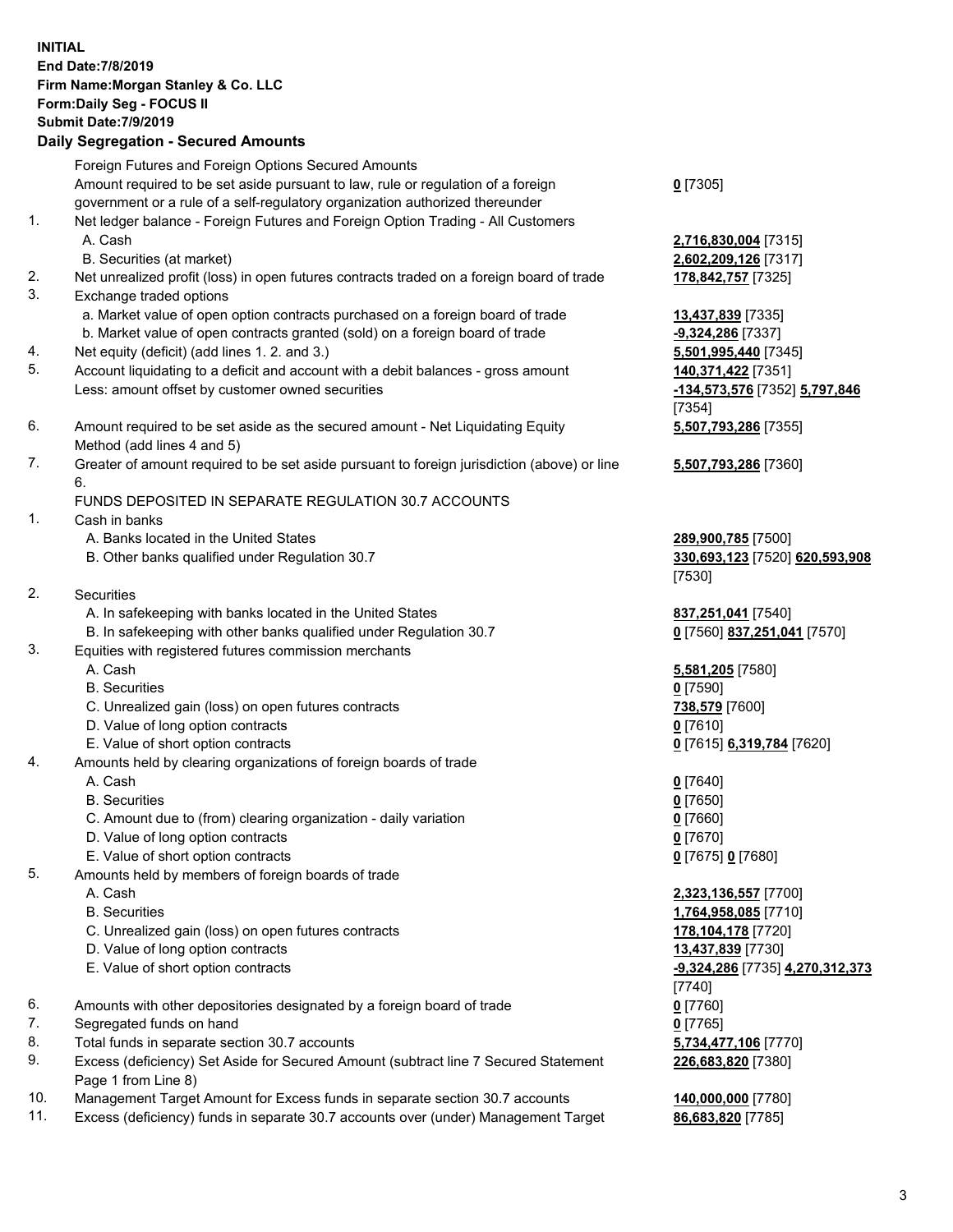|          | <b>INITIAL</b>                                                                                 |                                    |
|----------|------------------------------------------------------------------------------------------------|------------------------------------|
|          | End Date: 7/8/2019                                                                             |                                    |
|          | Firm Name: Morgan Stanley & Co. LLC                                                            |                                    |
|          | Form: Daily Seg - FOCUS II                                                                     |                                    |
|          | <b>Submit Date: 7/9/2019</b>                                                                   |                                    |
|          | Daily Segregation - Segregation Statement                                                      |                                    |
|          |                                                                                                |                                    |
|          | SEGREGATION REQUIREMENTS(Section 4d(2) of the CEAct)                                           |                                    |
| 1.       | Net ledger balance                                                                             |                                    |
|          | A. Cash                                                                                        | 6,770,785,408 [7010]               |
|          | B. Securities (at market)                                                                      | 6,018,271,319 [7020]               |
| 2.<br>3. | Net unrealized profit (loss) in open futures contracts traded on a contract market             | 3,549,714,405 [7030]               |
|          | Exchange traded options                                                                        |                                    |
|          | A. Add market value of open option contracts purchased on a contract market                    | 482,819,898 [7032]                 |
|          | B. Deduct market value of open option contracts granted (sold) on a contract market            | -307,260,792 [7033]                |
| 4.<br>5. | Net equity (deficit) (add lines 1, 2 and 3)                                                    | 16,514,330,238 [7040]              |
|          | Accounts liquidating to a deficit and accounts with                                            |                                    |
|          | debit balances - gross amount                                                                  | 205,268,372 [7045]                 |
|          | Less: amount offset by customer securities                                                     | -204,359,778 [7047] 908,594 [7050] |
| 6.       | Amount required to be segregated (add lines 4 and 5)<br>FUNDS IN SEGREGATED ACCOUNTS           | 16,515,238,832 [7060]              |
| 7.       |                                                                                                |                                    |
|          | Deposited in segregated funds bank accounts                                                    |                                    |
|          | A. Cash                                                                                        | 4,362,178,581 [7070]               |
|          | B. Securities representing investments of customers' funds (at market)                         | $0$ [7080]                         |
|          | C. Securities held for particular customers or option customers in lieu of cash (at            | 702,225,481 [7090]                 |
| 8.       | market)<br>Margins on deposit with derivatives clearing organizations of contract markets      |                                    |
|          | A. Cash                                                                                        |                                    |
|          | B. Securities representing investments of customers' funds (at market)                         | 6,240,633,614 [7100]               |
|          |                                                                                                | $0$ [7110]                         |
|          | C. Securities held for particular customers or option customers in lieu of cash (at<br>market) | 5,316,045,838 [7120]               |
| 9.       | Net settlement from (to) derivatives clearing organizations of contract markets                | 8,493,173 [7130]                   |
| 10.      | Exchange traded options                                                                        |                                    |
|          | A. Value of open long option contracts                                                         | 482,819,898 [7132]                 |
|          | B. Value of open short option contracts                                                        | -307,260,792 [7133]                |
| 11.      | Net equities with other FCMs                                                                   |                                    |
|          | A. Net liquidating equity                                                                      | 7,070,129 [7140]                   |
|          | B. Securities representing investments of customers' funds (at market)                         | $0$ [7160]                         |
|          | C. Securities held for particular customers or option customers in lieu of cash (at            | $0$ [7170]                         |
|          | market)                                                                                        |                                    |
| 12.      | Segregated funds on hand                                                                       | $0$ [7150]                         |
| 13.      | Total amount in segregation (add lines 7 through 12)                                           | 16,812,205,922 [7180]              |
| 14.      | Excess (deficiency) funds in segregation (subtract line 6 from line 13)                        | 296,967,090 [7190]                 |
| 15.      | Management Target Amount for Excess funds in segregation                                       | 235,000,000 [7194]                 |
| 16.      | Excess (deficiency) funds in segregation over (under) Management Target Amount                 | 61,967,090 [7198]                  |

Excess